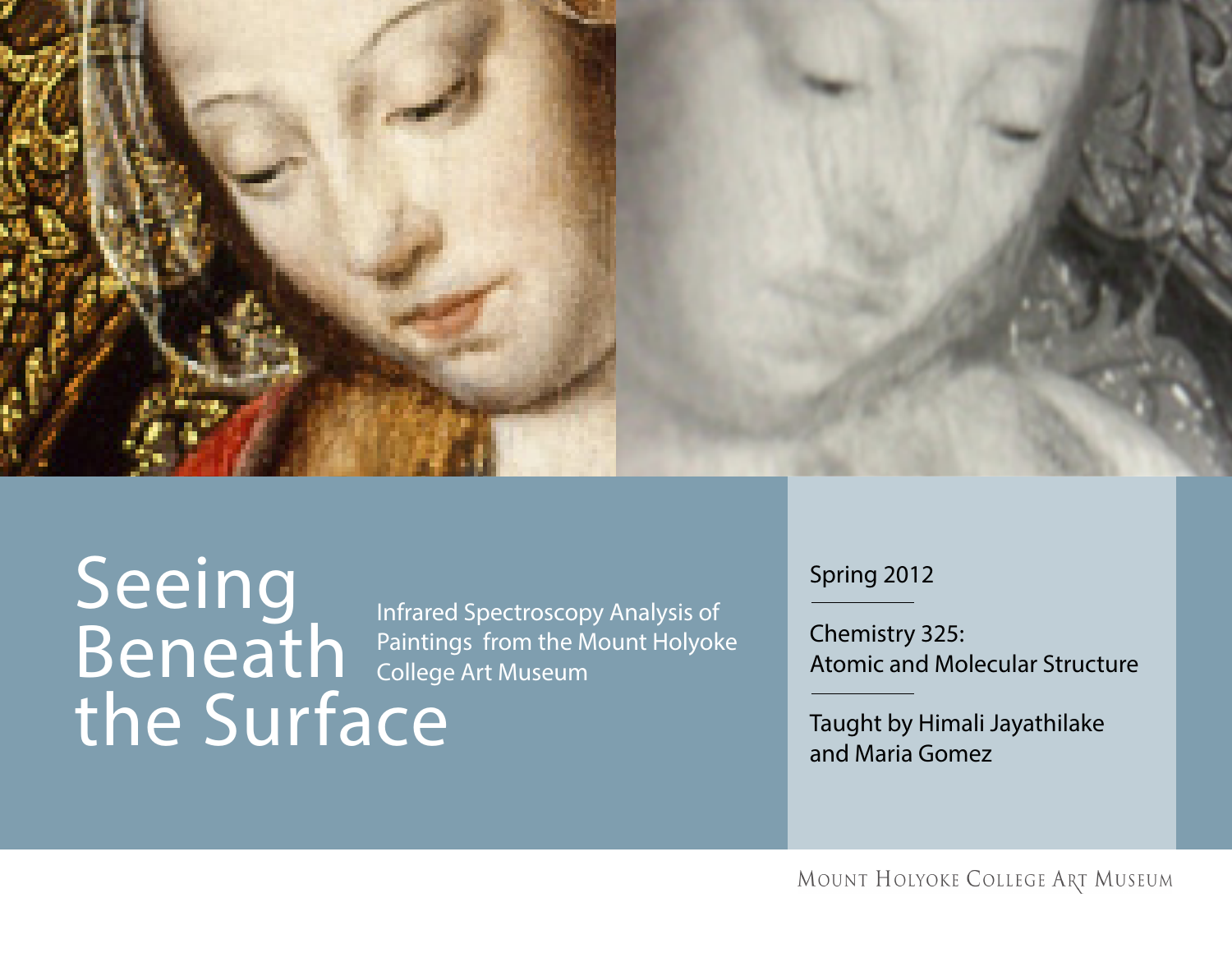Chemistry 325 students analyze a Mount Holyoke College Art Museum painting using Infrared Spectroscopy

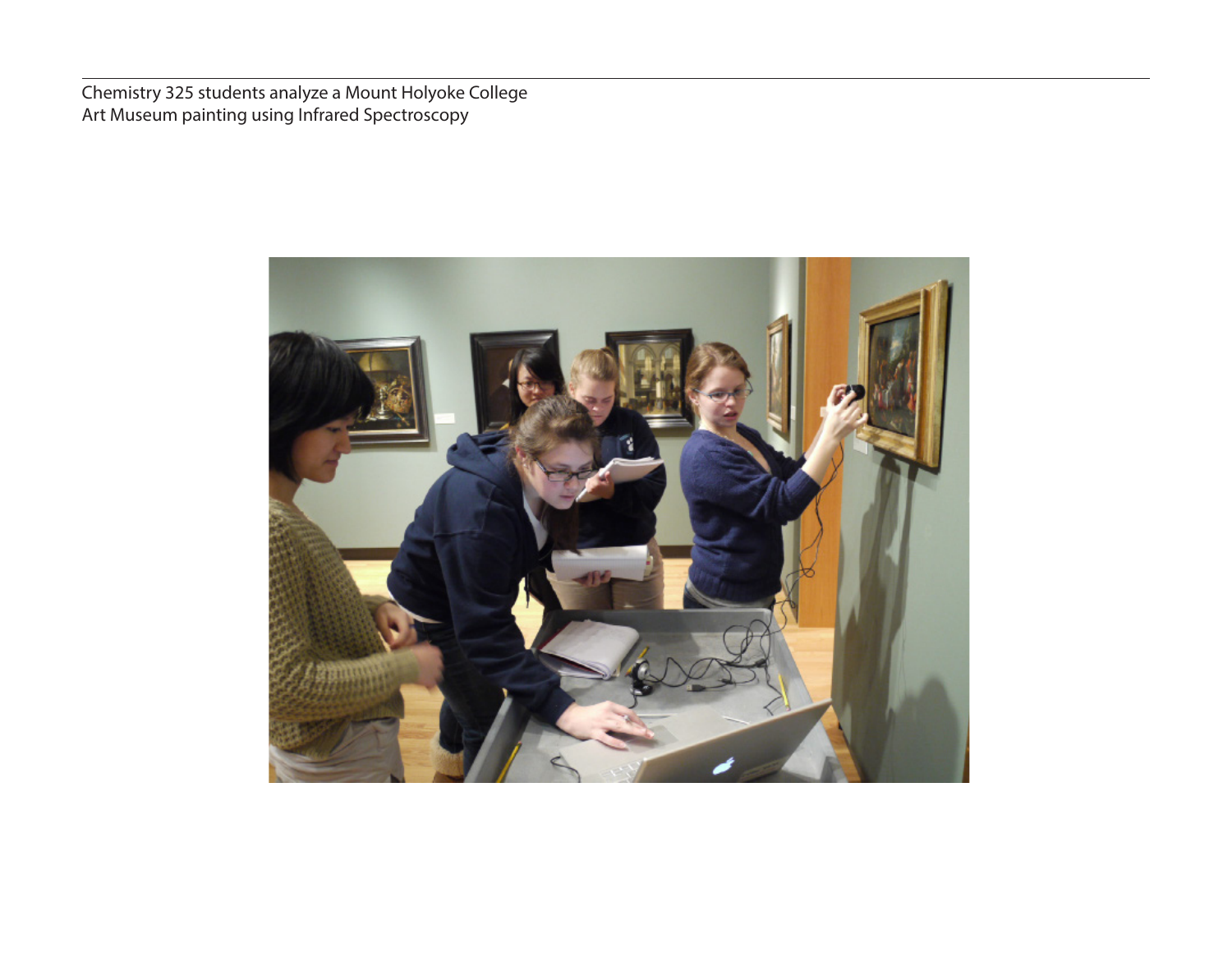The Holy Family by Joos van Cleve

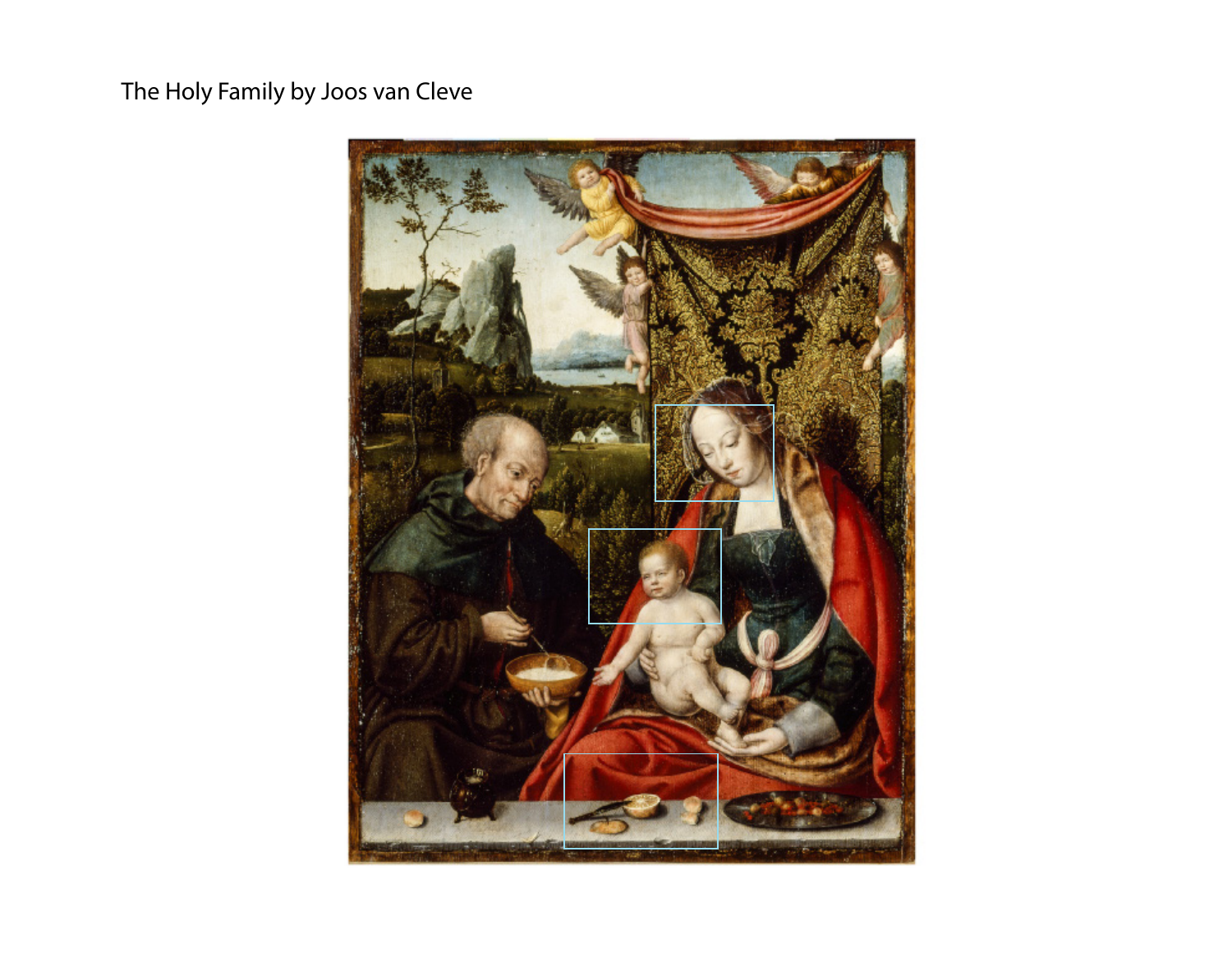#### The Holy Family by Joos van Cleve

IR Image **Visible Image** 



Face has been considerably modified in the current version of the painting. Position of nose and mouth has changed.

Baby's shoulder was enlarged. This last change can be observed in the actual painting itself.

The bread was enlarged in the final version and we can see the smaller version in the IR picture on the left.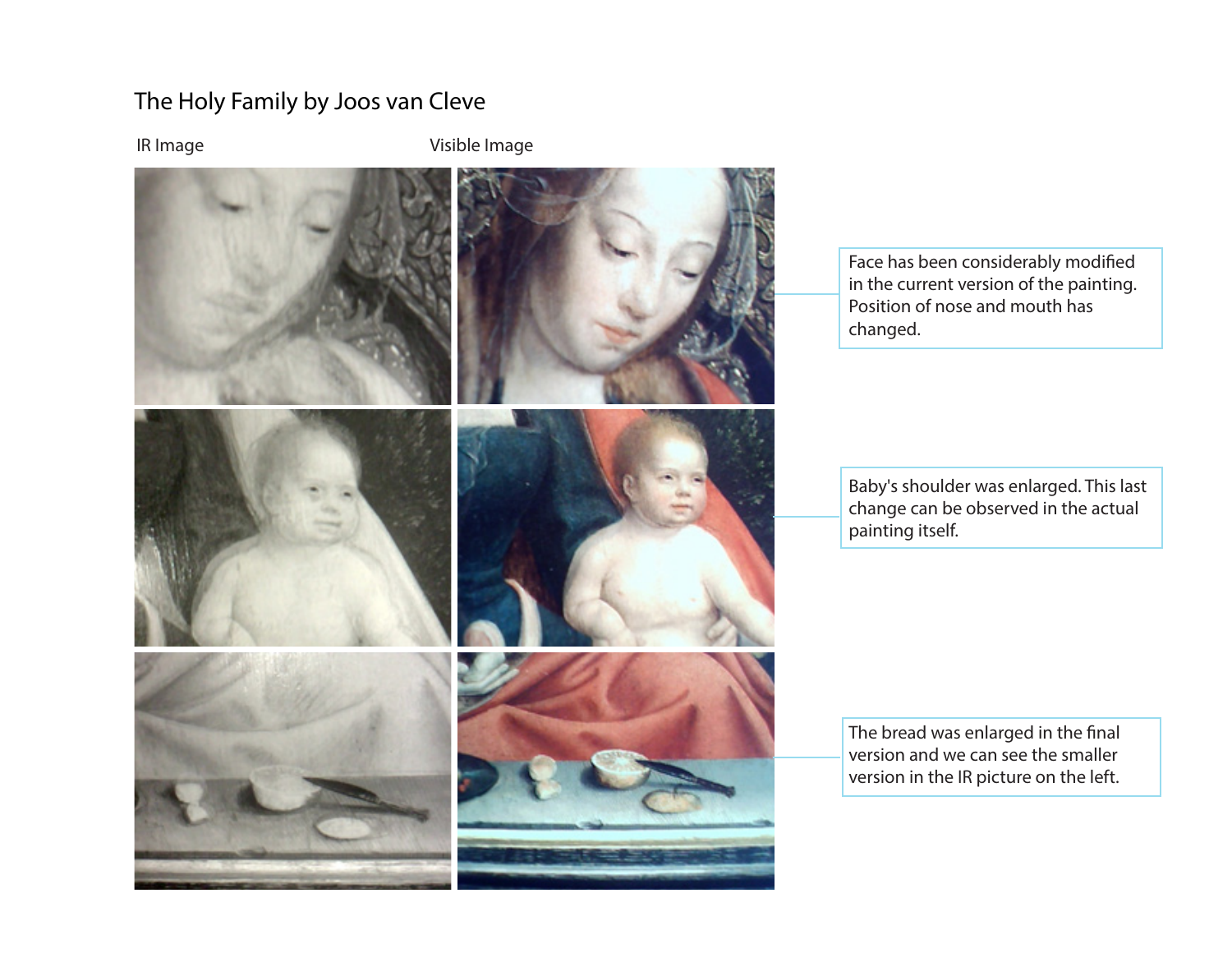# Autumn Landscape by William Sonntag

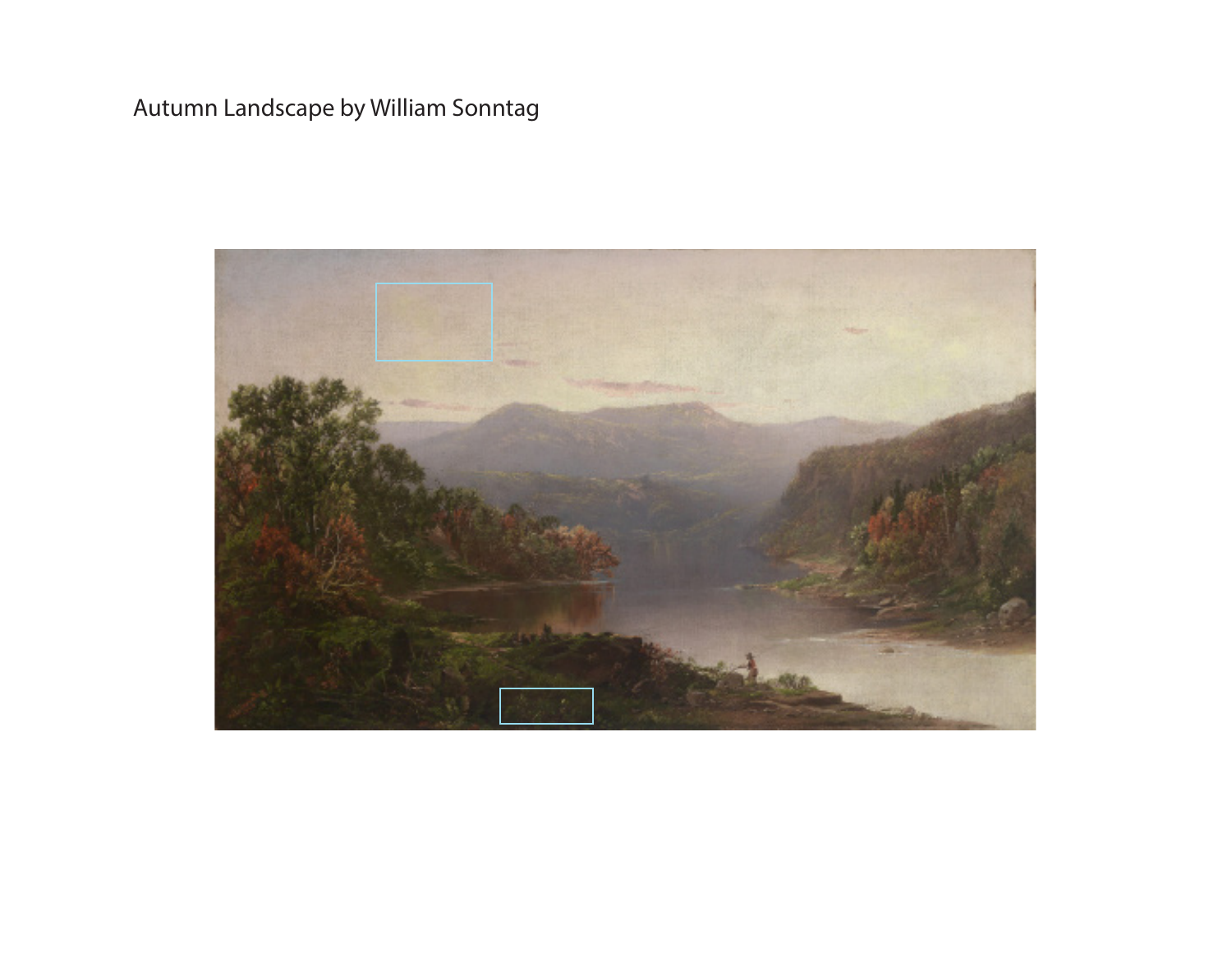### Autumn Landscape by William Sonntag

IR Image **Visible Image** 



Birds were painted over in the final version, but the birds can be seen in the IR version.

Hidden signature can be seen under IR light.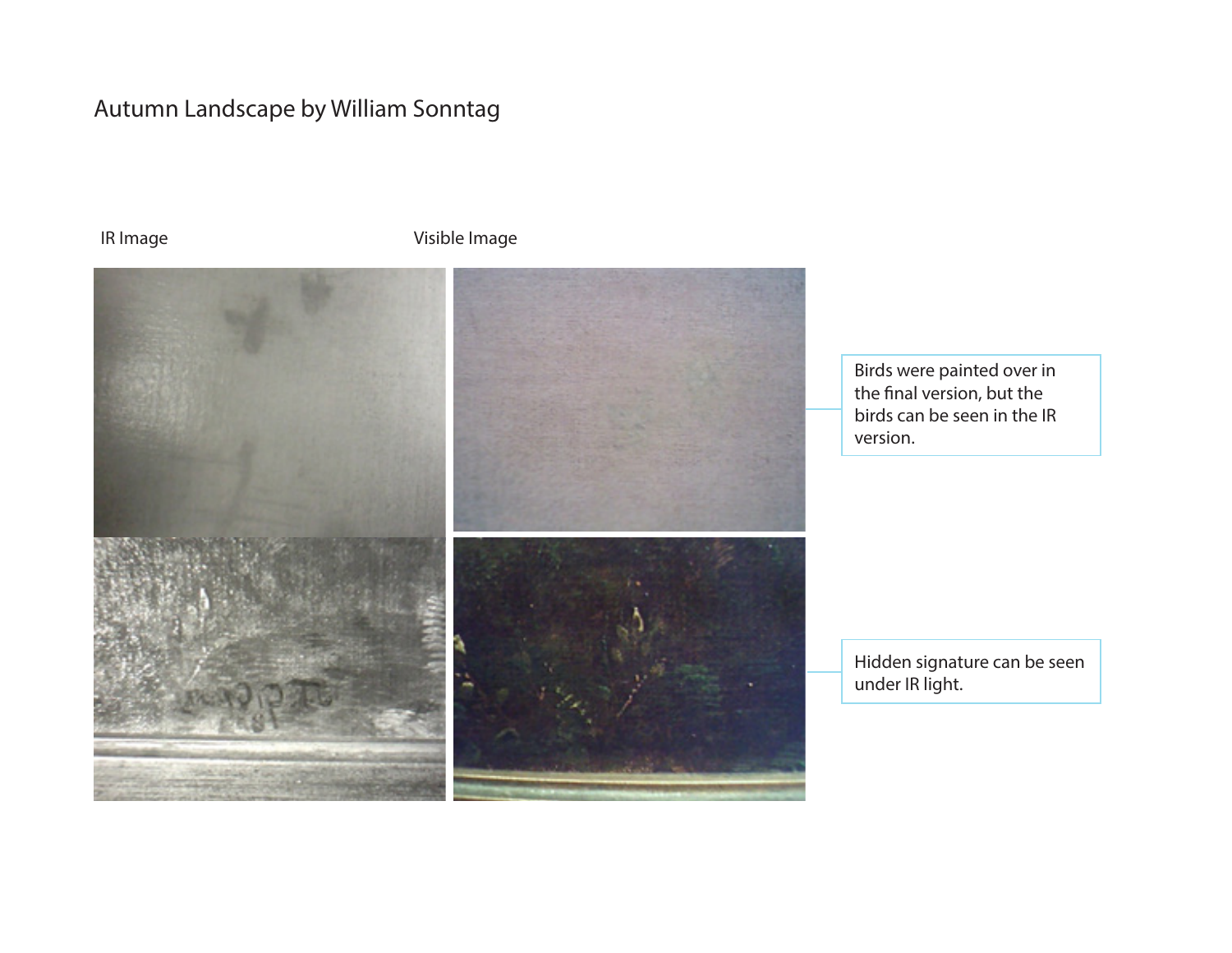# Steel (America Today Murals) by Thomas Hart Benton

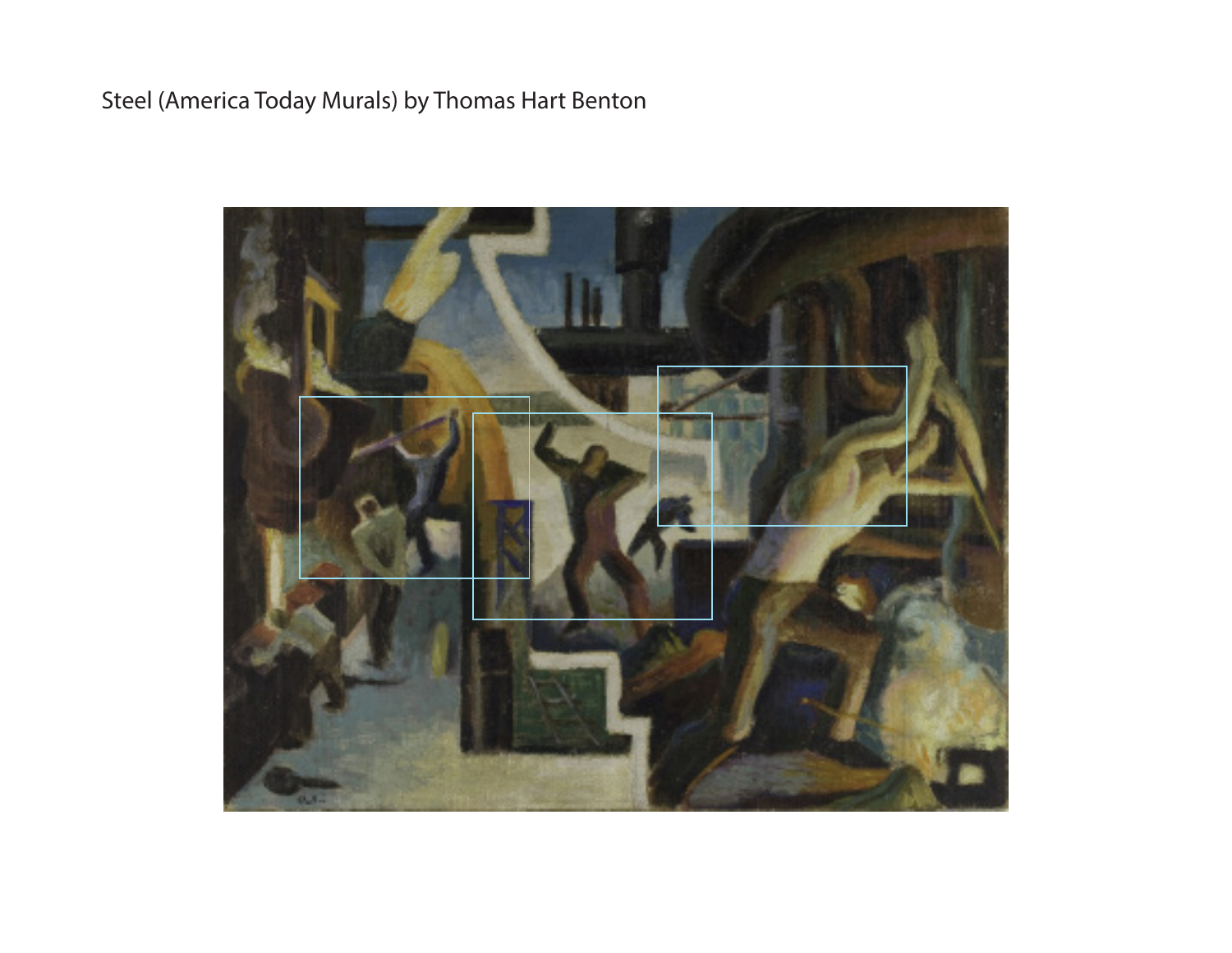#### Steel (America Today Murals) by Thomas Hart Benton

IR Image Visible Image



The sketches for the figures and gridlines can be seen where the artist sketched out his figures.

Grid lines can additionally be seen in this painting. Other portions of this painting show circles for head sketches as well as general body forms.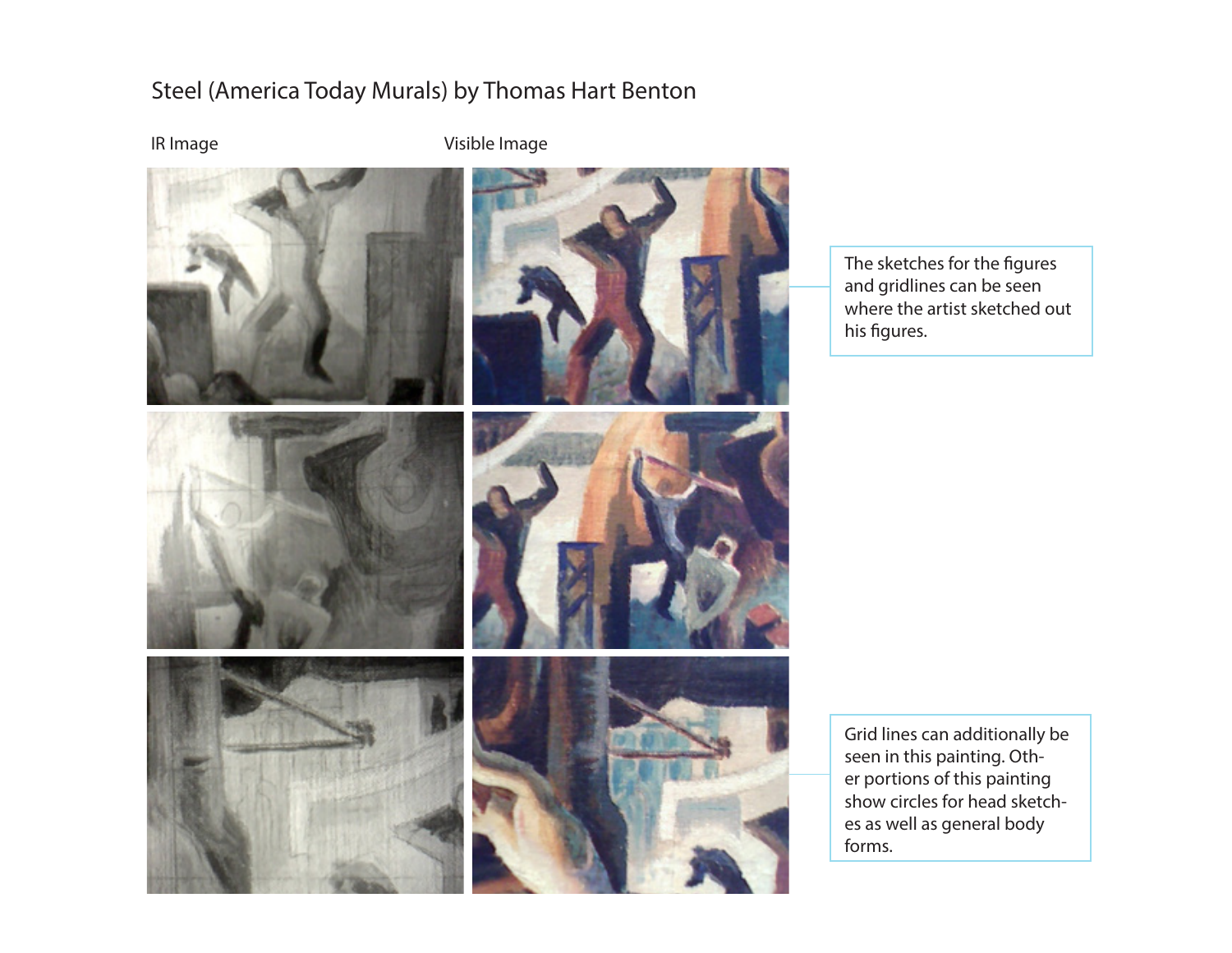Christ in the House of Mary and Martha by Gianbattista Bassano